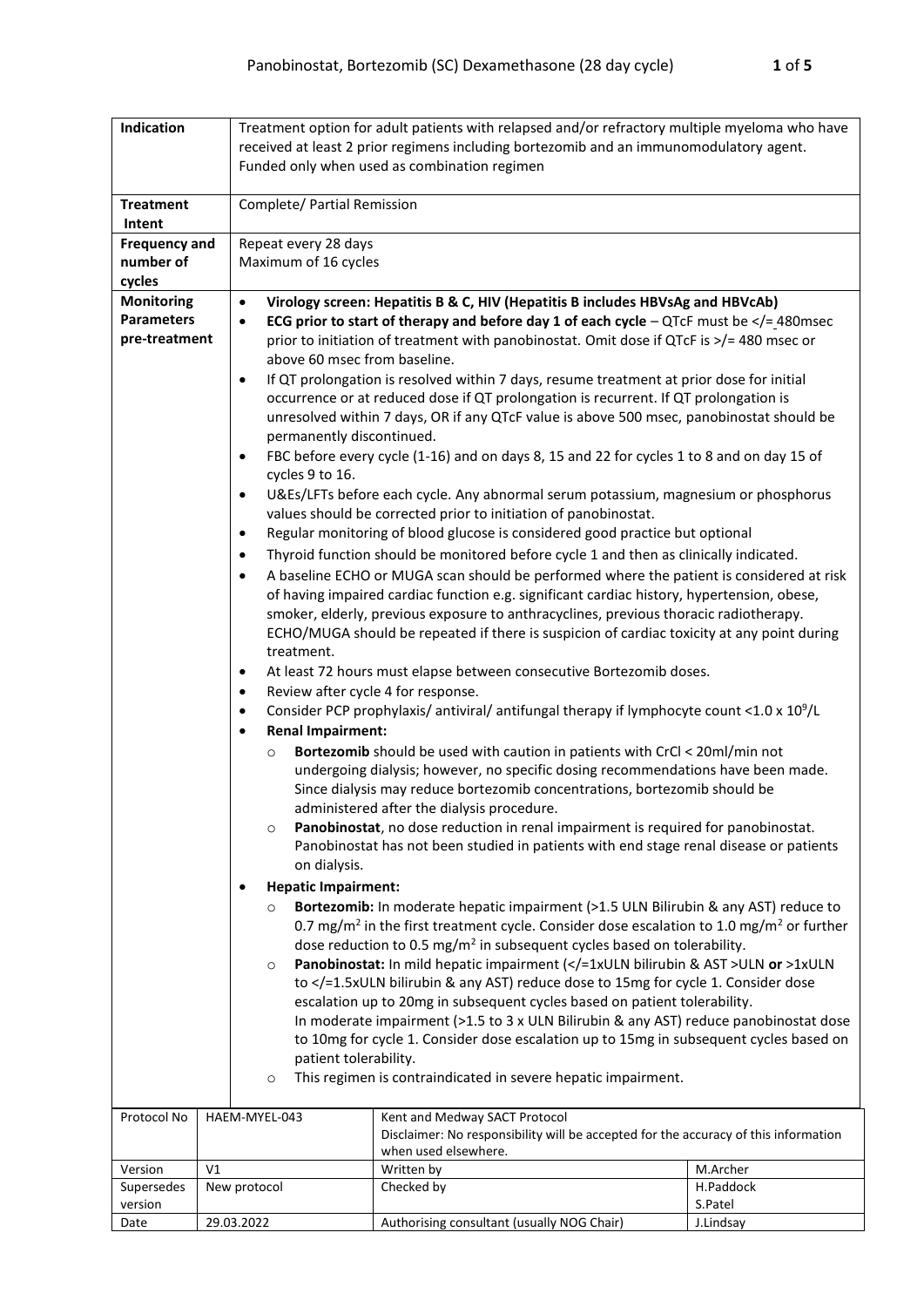|                   | <b>Dose modifications</b><br>$\bullet$                                                                                                |
|-------------------|---------------------------------------------------------------------------------------------------------------------------------------|
|                   | Haematological Toxicity: Day 1: Proceed when neutrophils $\frac{1}{2}$ = 1.0 x 10 <sup>9</sup> /L and platelets $\frac{1}{2}$         |
|                   | 100x 10 <sup>9</sup> /L. If neutrophils <1.0 x 10 <sup>9</sup> /L or platelets <100 x10 <sup>9</sup> /L delay on a weekly basis until |
|                   | recovery of toxicity.                                                                                                                 |
|                   | Days 8, 15 and 22 see table 1.                                                                                                        |
|                   | <b>Non-Haematological Toxicity:</b><br>٠                                                                                              |
|                   | Gastrointestinal toxicity: see table 2<br>$\bullet$                                                                                   |
|                   | Neuropathic pain and/or peripheral neuropathy: see table 3<br>$\bullet$                                                               |
|                   | If a dose reduction of panobinostat is required, reduce in increments of 5mg. The dose<br>$\bullet$                                   |
|                   | should not be reduced below 10mg.                                                                                                     |
|                   | For any other >/= Grade 3 non-haematological toxicities considered to be related to<br>$\bullet$                                      |
|                   | bortezomib therapy then this should be withheld until symptoms of the toxicity have                                                   |
|                   | resolved to = Grade 2. Bortezomib may then be reinitiated at a dose reduced by one dose</th                                           |
|                   | level (from 1.3mg/m <sup>2</sup> to 1mg/m <sup>2</sup> , or from 1mg/m <sup>2</sup> to 0.7mg/m <sup>2</sup> ).                        |
|                   | Doses reduced for toxicity should not be re-escalated.<br>$\bullet$                                                                   |
|                   | Common drug interactions (for comprehensive list refer to BNF/SPC):<br>$\bullet$                                                      |
|                   | Patients on continuous concomitant strong CYP3A and/or Pgp inhibitors should have the<br>$\bullet$                                    |
|                   | dose of panobinostat reduced to 10mg. This can be escalated to 15mg, based on tolerability.                                           |
|                   | Avoid star fruit, grapefruit, grapefruit juice, pomegranate and pomegranate juice as these<br>$\bullet$                               |
|                   | are known to inhibit P450 3A enzymes and increase the bioavailability of panobinostat.                                                |
|                   | Concomitant use of strong CYP3A4 inducers including but not limited to carbamazepine,<br>$\bullet$                                    |
|                   | phenobarbital, phenytoin, rifampicin and St John's Wort should be avoided as the efficacy of                                          |
|                   | panobinostat may be reduced.                                                                                                          |
|                   | Patients should be closely monitored when given bortezomib in combination with potent<br>$\bullet$                                    |
|                   | CYP3A4 inhibitors (e.g. ketoconazole, ritonavir).                                                                                     |
|                   | Concomitant use of bortezomib with strong CYP3A4 inducers (e.g., rifampicin,<br>$\bullet$                                             |
|                   | carbamazepine, phenytoin, phenobarbital and St. John's Wort) is not recommended, as                                                   |
|                   | efficacy may be reduced.                                                                                                              |
|                   | Missed dose: Omitted doses of bortezomib should not subsequently be made up. If a dose<br>$\bullet$                                   |
|                   | of panobinostat is missed, if within 12 hours of schedule dose it should be taken if more                                             |
|                   | than 12 hours omit dose and continue with next scheduled dose.                                                                        |
|                   | For oral self-administration: refer to local Trust policy on oral anti-cancer medicines and<br>$\bullet$                              |
|                   | supply Patient Information Leaflet and Cancerbackup information sheet.                                                                |
| <b>References</b> | https://www.medicines.org.uk/emc                                                                                                      |
|                   | https://www.medicinescomplete.com/#/content/bnf/ 515336032#content%2Fbnf%2F 515336                                                    |
|                   | 032%23pot-medicines                                                                                                                   |
|                   | KMCC protocol HAEM-MYEL-021 C1-8 V2 ACN protocol V1                                                                                   |

NB For funding information, refer to CDF and NICE Drugs Funding List

| Protocol No | HAEM-MYEL-043  | Kent and Medway SACT Protocol                                                       |           |  |  |
|-------------|----------------|-------------------------------------------------------------------------------------|-----------|--|--|
|             |                | Disclaimer: No responsibility will be accepted for the accuracy of this information |           |  |  |
|             |                | when used elsewhere.                                                                |           |  |  |
| Version     | V <sub>1</sub> | Written by                                                                          | M.Archer  |  |  |
| Supersedes  | New protocol   | Checked by<br>H.Paddock                                                             |           |  |  |
| version     |                |                                                                                     | S.Patel   |  |  |
| Date        | 29.03.2022     | Authorising consultant (usually NOG Chair)                                          | J.Lindsay |  |  |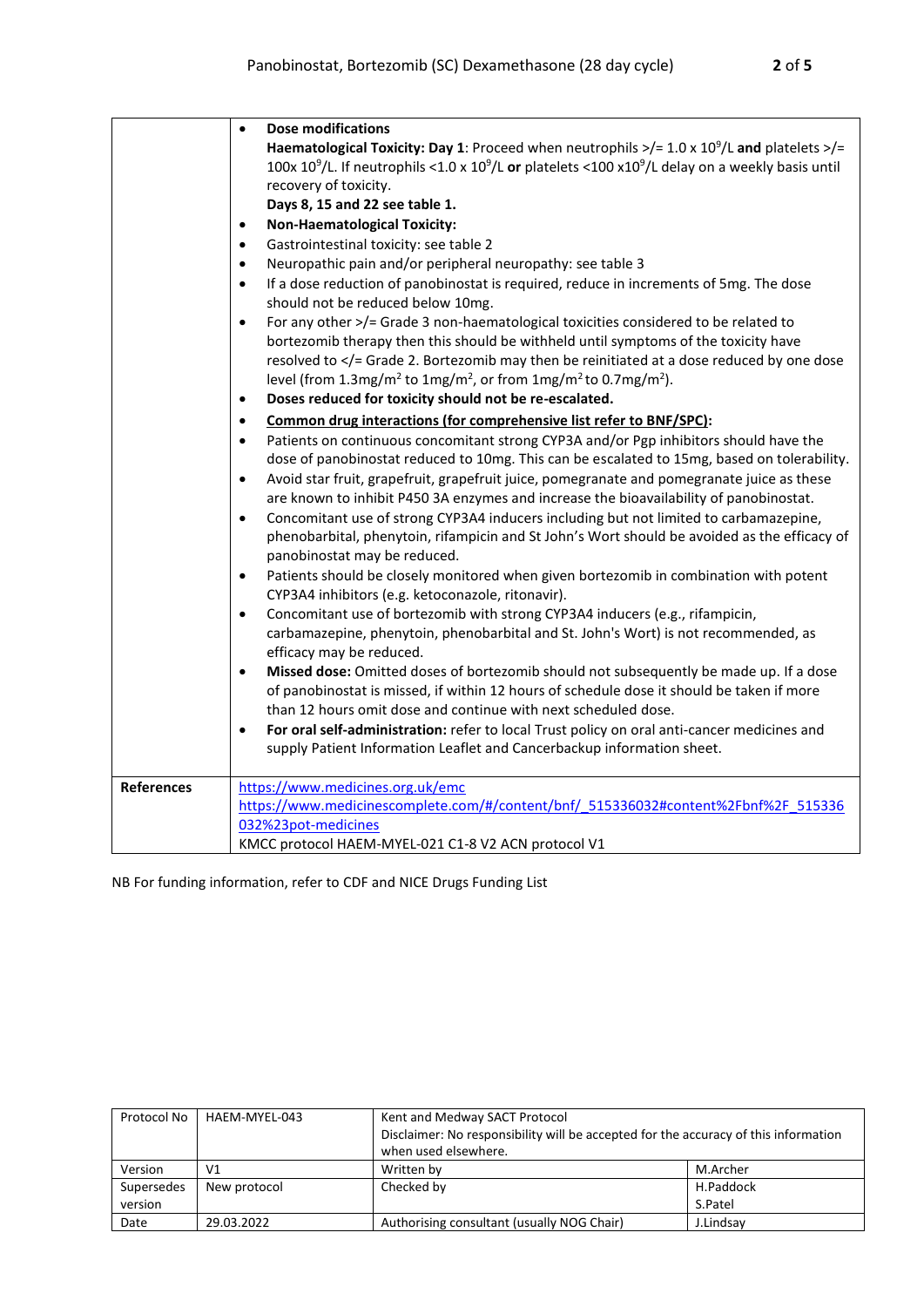## **Table 1 Day 8, 15 and 22 haematological toxicity:**

| <b>Platelets</b>   | <b>Modification of panobinostat</b>           | <b>Modification of bortezomib dose</b>                |
|--------------------|-----------------------------------------------|-------------------------------------------------------|
| $(x 10^9/L)$       | dose                                          |                                                       |
| $>$ /= 50          | 100 % dose                                    | 100 % dose                                            |
| <50 with bleeding  | Withhold until platelet recovery ≥            | Omit dose.                                            |
|                    | 50 x $10^9$ /L, resume at reduced             | Once platelets recover $\geq 50$ x                    |
|                    | dose.                                         | $10^9$ /L:                                            |
|                    | Reduce by 5mg (panobinostat                   | For first occurrence: resume                          |
|                    | dose should not be reduced                    | bortezomib at same dose.                              |
|                    | below 10mg).                                  | For second occurrence: resume                         |
|                    |                                               | bortezomib at reduced dose                            |
|                    |                                               | (from 1.3mg/m <sup>2</sup> to 1mg/m <sup>2</sup> , or |
|                    |                                               | from $1mg/m^2$ to 0.7mg/m <sup>2</sup> ).             |
| < 25               | Withhold until platelet recovery ≥            | Omit dose.                                            |
|                    | 50 x $10^9$ /L, resume at reduced             | Once platelets recover $\geq$ 50 x                    |
|                    | dose.                                         | $10^9$ /L:                                            |
|                    | Reduce by 5mg (panobinostat                   | For first occurrence: resume                          |
|                    | dose should not be reduced                    | bortezomib at same dose.                              |
|                    | below 10mg).                                  | For second occurrence: resume                         |
|                    |                                               | bortezomib at reduced dose                            |
|                    |                                               | (from 1.3mg/m <sup>2</sup> to 1mg/m <sup>2</sup> , or |
|                    |                                               | from $1mg/m^2$ to 0.7mg/m <sup>2</sup> ).             |
| <b>Neutrophils</b> | <b>Modification of panobinostat</b>           | <b>Modification of bortezomib dose</b>                |
| $(x 10^9/L)$       | dose                                          |                                                       |
| $>$ /= 1.0         | 100% dose                                     | 100% dose                                             |
| $0.5 - 0.9$        | Withhold until neutrophil                     | Omit dose.                                            |
|                    | recovery $\geq 1.0 \times 10^9$ /L, resume at | Once neutrophils recover $\geq 1.0$ x                 |
|                    | same dose.                                    | $10^9$ /L,                                            |
|                    | Reduce by 5mg (panobinostat                   | resume bortezomib at same dose.                       |
|                    | dose should not be reduced                    |                                                       |
|                    | below 10mg).                                  |                                                       |
| < 0.5              | Withhold until neutrophil                     | Omit dose.                                            |
|                    | recovery $\geq 1.0 \times 10^9$ /L, resume at | Once neutrophils recover $\geq 1.0$ x                 |
|                    | reduced dose.                                 | $10^9$ /L,                                            |
|                    | Reduce by 5mg (panobinostat                   | resume bortezomib at same dose.                       |
|                    | dose should not be reduced                    |                                                       |
|                    | below 10mg).                                  |                                                       |

## **Table 2 Gastrointestinal toxicity**

|                                          | Panobinostat dose                                                                                              | Bortezomib dose                                              |
|------------------------------------------|----------------------------------------------------------------------------------------------------------------|--------------------------------------------------------------|
| Grade 2 diarrhoea                        | Omit until recovery to = Grade</td <td>Omit until recovery to <!--=Grade</td--></td>                           | Omit until recovery to =Grade</td                            |
|                                          | 1, resume at same dose.                                                                                        | 1, resume at reduced dose.                                   |
| Grade 3 diarrhoea, nausea or<br>vomiting | Omit until recovery to ≤ Grade 1,<br>reduce by 5mg (panobinostat<br>dose should not be reduced<br>below 10mg). | Omit until recovery to = Grade<br 1, resume at reduced dose. |
| Grade 4                                  | Permanently discontinue                                                                                        | Permanently discontinue                                      |

| Protocol No | HAEM-MYEL-043 | Kent and Medway SACT Protocol                                                       |           |  |  |
|-------------|---------------|-------------------------------------------------------------------------------------|-----------|--|--|
|             |               | Disclaimer: No responsibility will be accepted for the accuracy of this information |           |  |  |
|             |               | when used elsewhere.                                                                |           |  |  |
| Version     | V1            | Written by                                                                          | M.Archer  |  |  |
| Supersedes  | New protocol  | Checked by<br>H.Paddock                                                             |           |  |  |
| version     |               |                                                                                     | S.Patel   |  |  |
| Date        | 29.03.2022    | Authorising consultant (usually NOG Chair)                                          | J.Lindsay |  |  |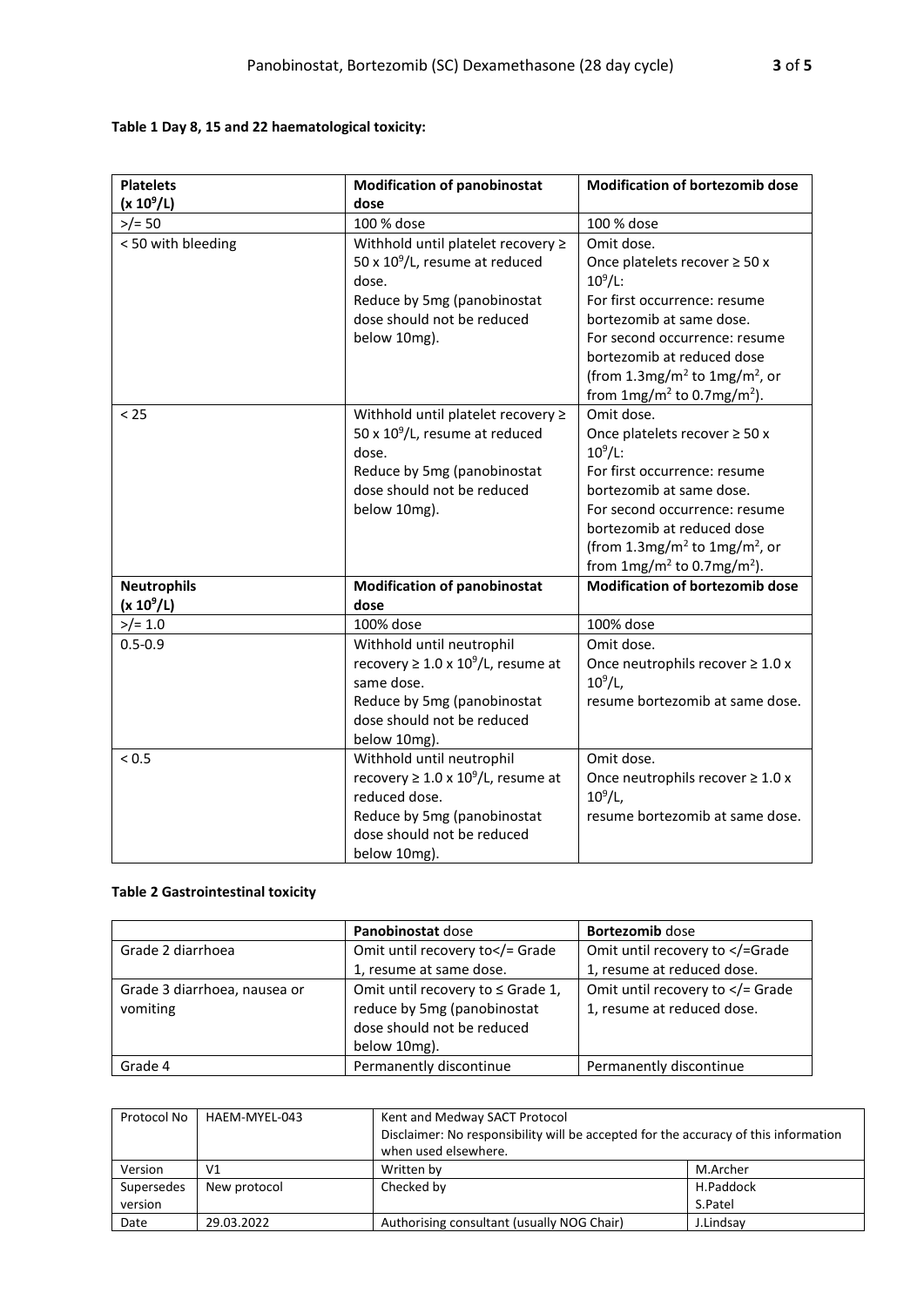## **Table 3 Neuropathic pain and/or peripheral neuropathy**

| <b>NCI CTCAE Grade</b>                                | <b>Bortezomib dose</b>                                    |
|-------------------------------------------------------|-----------------------------------------------------------|
| Grade 1 (asymptomatic; loss of deep tendon            | No action                                                 |
| reflexes or paraesthesia) with no pain or loss of     |                                                           |
| function                                              |                                                           |
| Grade 1 with pain or Grade 2 (moderate                | Reduce to $1mg/m^2$                                       |
| symptoms; limiting instrumental activities of daily   |                                                           |
| living such as preparing meals, shopping for          |                                                           |
| groceries or clothes, using telephone, managing       |                                                           |
| money, etc)                                           |                                                           |
| Grade 2 with pain or Grade 3 (severe symptoms;        | Withhold bortezomib treatment until symptoms of           |
| limiting self-care activities of daily living such as | toxicity have resolved.                                   |
| bathing, dressing and undressing, feeding self,       | When toxicity resolves, re-initiate bortezomib            |
| using the toilet, taking medicinal products, and not  | treatment and reduce dose to $0.7 \text{mg/m}^2$ once per |
| bedridden)                                            | week.                                                     |
| Grade 4 (life threatening consequences; urgent        | Discontinue bortezomib                                    |
| intervention indicated) and/or severe autonomic       |                                                           |
| neuropathy                                            |                                                           |

## **Repeat every 28 days: Cycle 1-8**

| Day        | <b>Drug</b>          | Dose                    | Route     | Infusion                                   | Administration                               |
|------------|----------------------|-------------------------|-----------|--------------------------------------------|----------------------------------------------|
|            |                      |                         |           | Duration                                   |                                              |
| Day        | <b>BORTEZOMIB</b>    | $1.3$ mg/m <sup>2</sup> | <b>SC</b> | stat                                       |                                              |
| 1,8,15     |                      |                         |           |                                            |                                              |
| and        |                      |                         |           |                                            |                                              |
| 22         |                      |                         |           |                                            |                                              |
| <b>TTO</b> | <b>Drug</b>          | Dose                    | Route     | <b>Directions</b>                          |                                              |
| Day 1      | <b>DEXAMETHASONE</b> | 20 <sub>mg</sub>        | PO.       |                                            | OM days 1,8,15 and 22                        |
|            |                      |                         | PO.       |                                            | OM days 1,3,5,15,17 and 19                   |
|            | <b>PANOBINOSTAT</b>  | 20 <sub>mg</sub>        |           |                                            | (available as 20mg, 15mg & 10mg capsules)    |
|            |                      |                         |           | Up to TDS PRN                              |                                              |
|            | Metoclopramide       | 10 <sub>mg</sub>        | PO.       |                                            | Do not take for more than 5 days             |
|            |                      |                         |           | continuously.                              |                                              |
|            | Omeprazole           | 20 <sub>mg</sub>        | PO.       | 0M                                         |                                              |
|            |                      |                         |           |                                            | Take 4mg (2 capsules) initially, then 2mg (1 |
|            |                      |                         |           | capsule) after each loose stool when       |                                              |
|            | Loperamide           | 2 <sub>mg</sub>         | PO        | required. Maximum 16mg (8 capsules) a day. |                                              |
|            |                      |                         |           |                                            | Dispense 30 capsules on cycle 1 then only if |
|            |                      |                         |           | specified.                                 |                                              |
|            | Aciclovir            | 400 <sub>mg</sub>       | PO        | <b>BD</b>                                  |                                              |
|            | Allopurinol          | 100mg-300mg             | PO.       |                                            | OD for 3 weeks Cycle 1 only.                 |

| Protocol No | HAEM-MYEL-043 | Kent and Medway SACT Protocol                                                       |           |  |
|-------------|---------------|-------------------------------------------------------------------------------------|-----------|--|
|             |               | Disclaimer: No responsibility will be accepted for the accuracy of this information |           |  |
|             |               | when used elsewhere.                                                                |           |  |
| Version     | V1            | Written by                                                                          | M.Archer  |  |
| Supersedes  | New protocol  | H.Paddock<br>Checked by                                                             |           |  |
| version     |               |                                                                                     | S.Patel   |  |
| Date        | 29.03.2022    | Authorising consultant (usually NOG Chair)                                          | J.Lindsay |  |